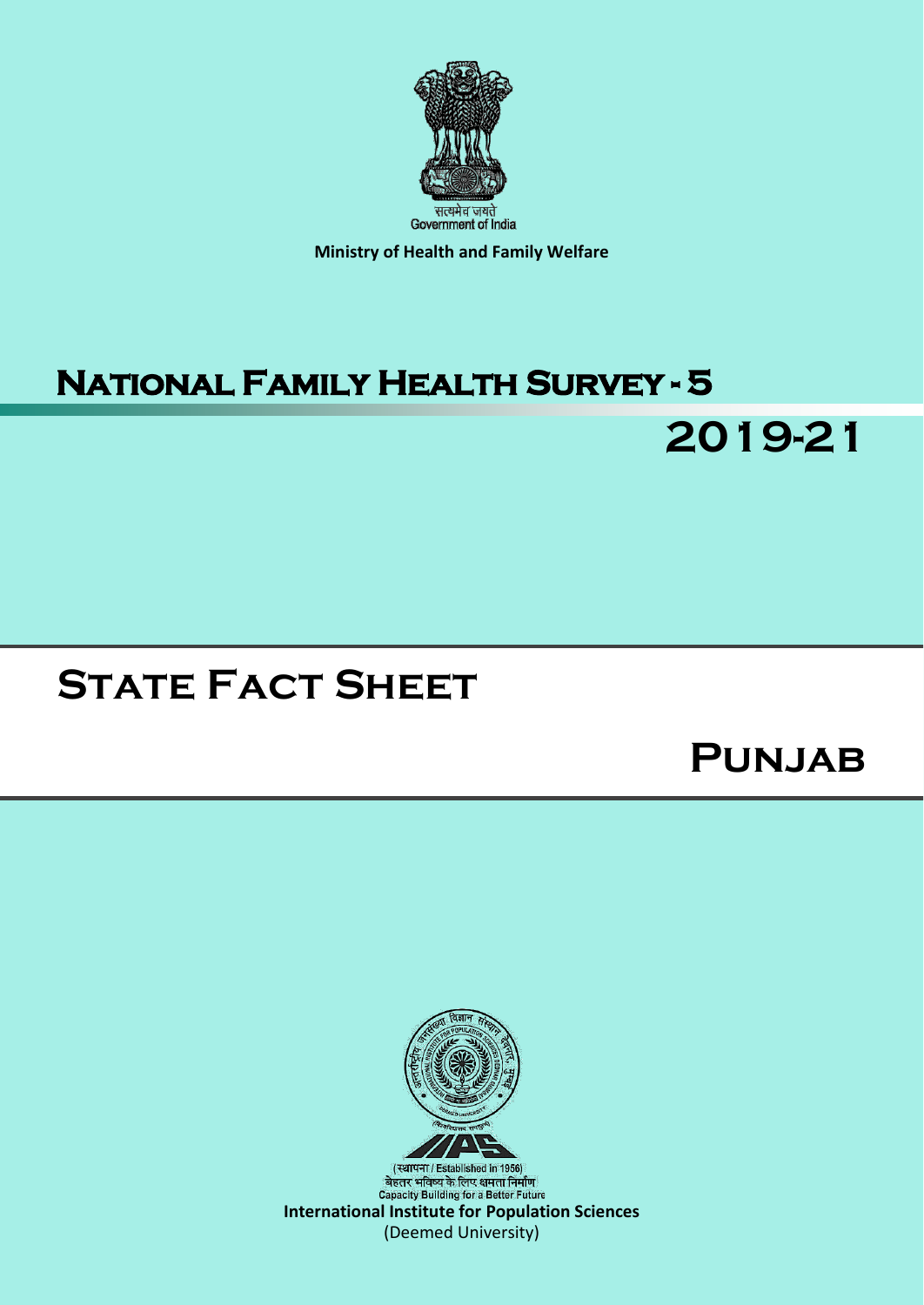#### **Introduction**

The National Family Health Survey 2019-21 (NFHS-5), the fifth in the NFHS series, provides information on population, health, and nutrition for India and each state/union territory (UT). Like NFHS-4, NFHS-5 also provides district-level estimates for many important indicators.

The contents of NFHS-5 are similar to NFHS-4 to allow comparisons over time. However, NFHS-5 includes some new topics, such as preschool education, disability, access to a toilet facility, death registration, bathing practices during menstruation, and methods and reasons for abortion. The scope of clinical, anthropometric, and biochemical testing (CAB) has also been expanded to include measurement of waist and hip circumferences, and the age range for the measurement of blood pressure and blood glucose has been expanded. However, HIV testing has been dropped. The NFHS-5 sample has been designed to provide national, state/union territory (UT), and district level estimates of various indicators covered in the survey. However, estimates of indicators of sexual behaviour; husband's background and woman's work; HIV/AIDS knowledge, attitudes and behaviour; and domestic violence are available only at the state/union territory (UT) and national level.

As in the earlier rounds, the Ministry of Health and Family Welfare, Government of India, designated the International Institute for Population Sciences, Mumbai, as the nodal agency to conduct NFHS-5. The main objective of each successive round of the NFHS has been to provide high-quality data on health and family welfare and emerging issues in this area. NFHS-5 data will be useful in setting benchmarks and examining the progress the health sector has made over time. Besides providing evidence for the effectiveness of ongoing programmes, the data from NFHS-5 help in identifying the need for new programmes with an area specific focus and identifying groups that are most in need of essential services.

Four Survey Schedules - Household, Woman's, Man's, and Biomarker - were canvassed in local languages using Computer Assisted Personal Interviewing (CAPI). In the Household Schedule, information was collected on all usual members of the household and visitors who stayed in the household the previous night, as well as socio-economic characteristics of the household; water, sanitation, and hygiene; health insurance coverage; disabilities; land ownership; number of deaths in the household in the three years preceding the survey; and the ownership and use of mosquito nets. The Woman's Schedule covered a wide variety of topics, including the woman's characteristics, marriage, fertility, contraception, children's immunizations and healthcare, nutrition, reproductive health, sexual behaviour, HIV/AIDS, women's empowerment, and domestic violence. The Man's Schedule covered the man's characteristics, marriage, his number of children, contraception, fertility preferences, nutrition, sexual behaviour, health issues, attitudes towards gender roles, and HIV/AIDS. The Biomarker Schedule covered measurements of height, weight, and haemoglobin levels for children; measurements of height, weight, waist and hip circumference, and haemoglobin levels for women age 15-49 years and men age 15-54 years; and blood pressure and random blood glucose levels for women and men age 15 years and over. In addition, women and men were requested to provide a few additional drops of blood from a finger prick for laboratory testing for HbA1c, malaria parasites, and Vitamin D3.

Readers should be cautious while interpreting and comparing the trends as some States/UTs may have smaller sample size. Moreover, at the time of survey, *Ayushman Bharat* AB-PMJAY and *Pradhan Mantri Surakshit Matritva Abhiyan* (PMSMA) were not fully rolled out and hence, their coverage may not have been factored in the results of indicator 12 (percentage of households with any usual member covered under a health insurance/financing scheme) and indicator 41 (percentage of mothers who received 4 or more antenatal care check-ups).

This fact sheet provides information on key indicators and trends for Punjab. Due to the Covid-19 situation and the imposition of lockdown, NFHS-5 fieldwork in phase 2 States/UTs was conducted in two parts. NFHS-5 fieldwork for Punjab was conducted from 5<sup>th</sup> January 2020 to 21<sup>st</sup> March 2020 prior to the lockdown and from 6<sup>th</sup> December 2020 to 31<sup>st</sup> March 2021 post lockdown by Society for Promotion of Youth and Masses (SPYM). Information was gathered from 18,824 households, 21,771 women, and 3,296 men. Fact sheets for each district in Punjab are also available separately.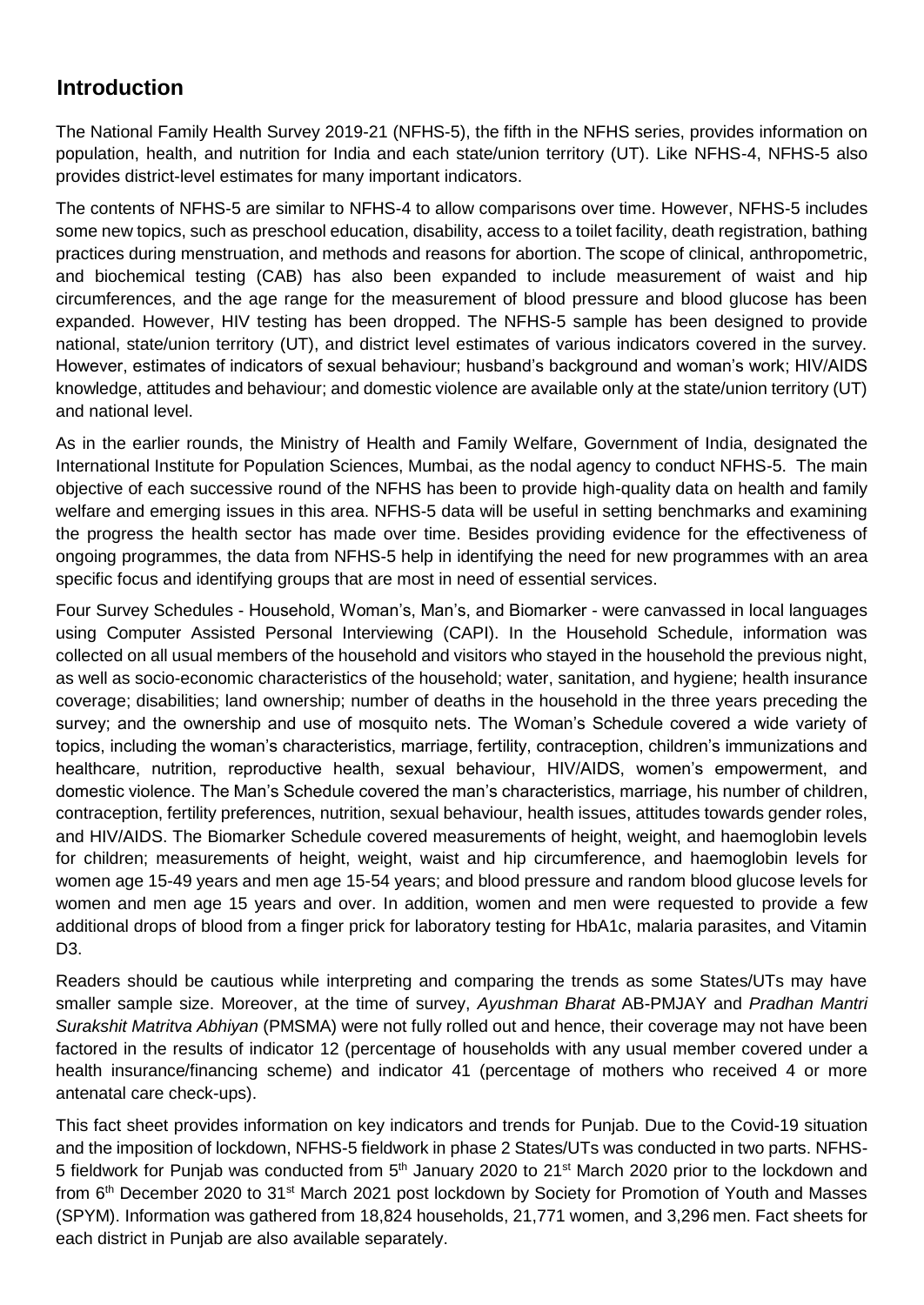|                                                                                              | NFHS-5       |              |              | <b>NFHS-4</b> |
|----------------------------------------------------------------------------------------------|--------------|--------------|--------------|---------------|
| <b>Indicators</b>                                                                            | $(2019-21)$  |              |              | $(2015-16)$   |
| <b>Population and Household Profile</b>                                                      | <b>Urban</b> | <b>Rural</b> | <b>Total</b> | <b>Total</b>  |
| 1. Female population age 6 years and above who ever attended school (%)                      | 82.7         | 73.8         | 77.2         | 76.0          |
| 2. Population below age 15 years (%)                                                         | 21.0         | 22.7         | 22.0         | 23.2          |
| 3. Sex ratio of the total population (females per 1,000 males)                               | 918          | 950          | 938          | 905           |
| 4. Sex ratio at birth for children born in the last five years (females per 1,000 males)     | 858          | 931          | 904          | 860           |
| 5. Children under age 5 years whose birth was registered with the civil authority (%)        | 97.1         | 98.1         | 97.7         | 98.3          |
| 6. Deaths in the last 3 years registered with the civil authority (%)                        | 93.1         | 90.0         | 91.2         | na            |
| 7. Population living in households with electricity (%)                                      | 99.8         | 99.6         | 99.7         | 99.6          |
| 8. Population living in households with an improved drinking-water source <sup>1</sup> (%)   | 99.4         | 98.5         | 98.8         | 99.6          |
| 9. Population living in households that use an improved sanitation facility <sup>2</sup> (%) | 87.8         | 85.9         | 86.6         | 82.7          |
| 10. Households using clean fuel for cooking $\frac{3}{2}$ (%)                                | 93.8         | 65.6         | 76.7         | 65.9          |
| 11. Households using iodized salt (%)                                                        | 94.1         | 95.3         | 94.8         | 98.4          |
| 12. Households with any usual member covered under a health insurance/financing scheme (%)   | 27.5         | 23.6         | 25.2         | 21.2          |
| 13. Children age 5 years who attended pre-primary school during the school year 2019-20 (%)  | 5.3          | 9.2          | 7.8          | na            |
| <b>Characteristics of Adults (age 15-49 years)</b>                                           |              |              |              |               |
| 14. Women who are literate <sup>4</sup> (%)                                                  | 81.6         | 78.0         | 79.4         | na            |
| 15. Men who are literate <sup>4</sup> (%)                                                    | 88.7         | 85.5         | 86.8         | na            |
| 16. Women with 10 or more years of schooling (%)                                             | 62.4         | 52.2         | 56.0         | 55.1          |
| 17. Men with 10 or more years of schooling (%)                                               | 62.9         | 55.7         | 58.7         | 59.8          |
| 18. Women who have ever used the internet (%)                                                | 64.1         | 48.8         | 54.8         | na            |
| 19. Men who have ever used the internet (%)                                                  | 85.6         | 73.0         | 78.2         | na            |
| <b>Marriage and Fertility</b>                                                                |              |              |              |               |
| 20. Women age 20-24 years married before age 18 years (%)                                    | 8.8          | 8.7          | 8.7          | 7.6           |
| 21. Men age 25-29 years married before age 21 years (%)                                      | 10.9         | 11.7         | 11.4         | 11.1          |
| 22. Total fertility rate (children per woman)                                                | 1.6          | 1.7          | 1.6          | 1.6           |
| 23. Women age 15-19 years who were already mothers or pregnant at the time of the survey (%) | 2.7          | 3.4          | 3.1          | 2.6           |
| 24. Adolescent fertility rate for women age 15-19 years <sup>5</sup>                         | 17           | 23           | 21           | 20            |
| Infant and Child Mortality Rates (per 1,000 live births)                                     |              |              |              |               |
| 25. Neonatal mortality rate (NNMR)                                                           | 16.0         | 24.9         | 21.8         | 21.2          |
| 26. Infant mortality rate (IMR)                                                              | 20.1         | 32.4         | 28.0         | 29.2          |
| 27. Under-five mortality rate (U5MR)                                                         | 24.1         | 37.5         | 32.7         | 33.2          |
| Current Use of Family Planning Methods (currently married women age 15-49 years)             |              |              |              |               |
| 28. Any method $6$ (%)                                                                       | 68.4         | 65.4         | 66.6         | 75.8          |
| 29. Any modern method <sup>6</sup> (%)                                                       | 49.4         | 51.1         | 50.5         | 66.3          |
| 30. Female sterilization (%)                                                                 | 18.0         | 25.6         | 22.8         | 37.5          |
| 31. Male sterilization (%)                                                                   | 0.5          | 0.4          | 0.5          | 0.6           |
| 32. IUD/PPIUD (%)                                                                            | 2.8          | 3.2          | 3.1          | 6.8           |
| 33. Pill (%)                                                                                 | 1.1          | 1.7          | $1.5\,$      | 2.5           |
| 34. Condom (%)                                                                               | 26.6         | 19.7         | 22.2         | 18.9          |
| 35. Injectables (%)                                                                          | 0.1          | 0.1          | 0.1          | 0.1           |
| Unmet Need for Family Planning (currently married women age 15-49 years)                     |              |              |              |               |
| 36. Total unmet need <sup>7</sup> (%)                                                        | 8.8          | 10.5         | 9.9          | 6.2           |
| 37. Unmet need for spacing <sup>7</sup> (%)                                                  | 3.3          | 3.9          | 3.7          | 2.4           |
| <b>Quality of Family Planning Services</b>                                                   |              |              |              |               |
| 38. Health worker ever talked to female non-users about family planning (%)                  | 22.2         | 21.3         | 21.7         | 29.4          |
| 39. Current users ever told about side effects of current method <sup>8</sup> (%)            | 78.9         | 77.9         | 78.2         | 79.2          |

Note: Major indicators are highlighted in grey.

LHV = Lady health visitor; ANM = Auxiliary nurse midwife; na = Not available

<sup>1</sup>Piped water into dwelling/yard/plot, piped to neighbour, public tap/standpipe, tube well or borehole, protected dug well, protected spring, rainwater, tanker truck, cart with small tank, bottled water, community RO plant.

Priush to piped sewer system, flush to septic tank, flush to pit latrine, flush to don't know where, ventilated improved pit (VIP)/biogas latrine, pit latrine with slab, twin pit/composting toilet, which is not shared with any other household. This indicator does not denote access to toilet facility. <sup>3</sup>Electricity, LPG/natural gas, biogas.

<sup>4</sup>Refers to women/men who completed standard 9 or higher and women/men who can read a whole sentence or part of a sentence.

<sup>5</sup>Equivalent to the age-specific fertility rate for the 3-year period preceding the survey, expressed in terms of births per 1,000 women age 15-19.

<sup>6</sup>Any method includes other methods that are not shown separately; Any modern method includes other modern methods that are not shown separately.

<sup>7</sup>Unmet need for family planning refers to fecund women who are not using contraception but who wish to postpone the next birth (spacing) or stop childbearing altogether (limiting). Specifically, women are considered to have unmet need for spacing if they are:

 · At risk of becoming pregnant, not using contraception, and either do not want to become pregnant within the next two years, or are unsure if or when they want to become pregnant.

· Pregnant with a mistimed pregnancy.

· Postpartum amenorrhoeic for up to two years following a mistimed birth and not using contraception.

Women are considered to have unmet need for limiting if they are:

· At risk of becoming pregnant, not using contraception, and want no (more) children.

· Pregnant with an unwanted pregnancy.

· Postpartum amenorrhoeic for up to two years following an unwanted birth and not using contraception.

Women who are classified as infecund have no unmet need because they are not at risk of becoming pregnant. Unmet need for family planning is the sum of unmet need for spacing plus unmet need for limiting.<br><sup>8</sup>Based on current users of female sterilization, IUD/PPIUD, injectables, and pills who started using that method in the past 5 years.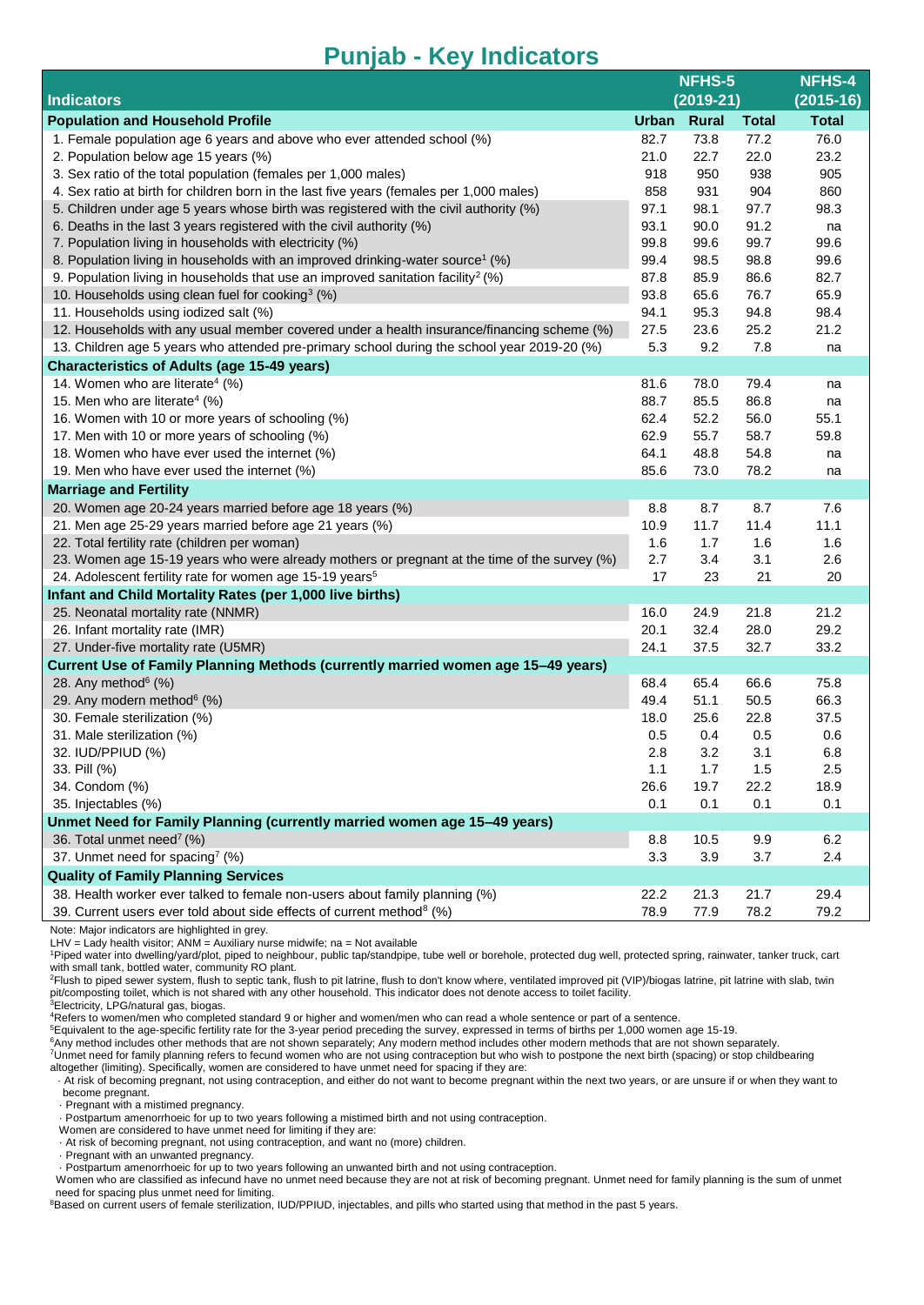|                                                                                                                                     | NFHS-5      |             |              | <b>NFHS-4</b> |
|-------------------------------------------------------------------------------------------------------------------------------------|-------------|-------------|--------------|---------------|
| <b>Indicators</b>                                                                                                                   |             | $(2019-21)$ |              | $(2015-16)$   |
| <b>Maternal and Child Health</b>                                                                                                    | Urban Rural |             | <b>Total</b> | <b>Total</b>  |
| Maternity Care (for last birth in the 5 years before the survey)                                                                    |             |             |              |               |
| 40. Mothers who had an antenatal check-up in the first trimester (%)                                                                | 67.1        | 69.3        | 68.5         | 75.6          |
| 41. Mothers who had at least 4 antenatal care visits (%)                                                                            | 60.8        | 58.4        | 59.3         | 68.5          |
| 42. Mothers whose last birth was protected against neonatal tetanus <sup>9</sup> (%)                                                | 89.3        | 89.9        | 89.7         | 92.9          |
| 43. Mothers who consumed iron folic acid for 100 days or more when they were pregnant (%)                                           | 56.4        | 54.8        | 55.4         | 42.6          |
| 44. Mothers who consumed iron folic acid for 180 days or more when they were pregnant (%)                                           | 38.6        | 41.6        | 40.5         | 19.9          |
| 45. Registered pregnancies for which the mother received a Mother and Child Protection (MCP)<br>card $(\%)$                         | 95.4        | 97.6        | 96.9         | 95.1          |
| 46. Mothers who received postnatal care from a doctor/nurse/LHV/ANM/midwife/other health                                            |             |             |              |               |
| personnel within 2 days of delivery (%)                                                                                             | 82.4        | 88.3        | 86.2         | 87.2          |
| 47. Average out-of-pocket expenditure per delivery in a public health facility (Rs.)                                                | 4,352       | 3,476       | 3,745        | 1,890         |
| 48. Children born at home who were taken to a health facility for a check-up within 24 hours of<br>birth $(\%)$                     | 0.0         | 2.7         | 1.3          | 2.8           |
| 49. Children who received postnatal care from a doctor/nurse/LHV/ANM/midwife/other health                                           |             |             |              |               |
| personnel within 2 days of delivery (%)                                                                                             | 79.2        | 87.8        | 84.7         | na            |
| Delivery Care (for births in the 5 years before the survey)                                                                         |             |             |              |               |
| 50. Institutional births (%)                                                                                                        | 92.0        | 95.5        | 94.3         | 90.5          |
| 51. Institutional births in public facility (%)                                                                                     | 47.0        | 57.6        | 53.9         | 51.7          |
| 52. Home births that were conducted by skilled health personnel <sup>10</sup> (%)                                                   | 3.0         | 2.3         | 2.6          | 4.5           |
| 53. Births attended by skilled health personnel <sup>10</sup> (%)                                                                   | 93.7        | 96.6        | 95.6         | 94.1          |
| 54. Births delivered by caesarean section (%)                                                                                       | 38.8        | 38.4        | 38.5         | 24.6          |
| 55. Births in a private health facility that were delivered by caesarean section (%)                                                | 53.4        | 57.0        | 55.5         | 39.7          |
| 56. Births in a public health facility that were delivered by caesarean section (%)                                                 | 31.4        | 29.1        | 29.9         | 17.8          |
| <b>Child Vaccinations and Vitamin A Supplementation</b>                                                                             |             |             |              |               |
| 57. Children age 12-23 months fully vaccinated based on information from either vaccination card                                    |             |             |              |               |
| or mother's recall <sup>11</sup> (%)<br>58. Children age 12-23 months fully vaccinated based on information from vaccination card   | 73.2        | 77.9        | 76.2         | 89.1          |
| only <sup>12</sup> (%)                                                                                                              | 81.7        | 87.1        | 85.2         | 93.4          |
| 59. Children age 12-23 months who have received BCG (%)                                                                             | 95.7        | 95.1        | 95.3         | 98.2          |
| 60. Children age 12-23 months who have received 3 doses of polio vaccine <sup>13</sup> (%)                                          | 75.8        | 81.9        | 79.7         | 93.7          |
| 61. Children age 12-23 months who have received 3 doses of penta or DPT vaccine (%)                                                 | 87.5        | 89.0        | 88.5         | 94.5          |
| 62. Children age 12-23 months who have received the first dose of measles-containing                                                |             |             |              |               |
| vaccine (MCV) (%)<br>63. Children age 24-35 months who have received a second dose of measles-containing                            | 85.9        | 89.4        | 88.1         | 93.1          |
| vaccine (MCV) (%)                                                                                                                   | 25.3        | 28.1        | 27.1         | na            |
| 64. Children age 12-23 months who have received 3 doses of rotavirus vaccine <sup>14</sup> (%)                                      | 66.7        | 65.5        | 65.9         | na            |
| 65. Children age 12-23 months who have received 3 doses of penta or hepatitis B vaccine (%)                                         | 85.3        | 85.5        | 85.4         | 91.0          |
| 66. Children age 9-35 months who received a vitamin A dose in the last 6 months (%)                                                 | 68.1        | 70.9        | 69.9         | 74.8          |
| 67. Children age 12-23 months who received most of their vaccinations in a public health<br>facility $(\%)$                         | 86.3        | 93.1        | 90.6         | 89.0          |
| 68. Children age 12-23 months who received most of their vaccinations in a private health<br>facility (%)                           | 12.1        | 5.6         | 8.0          | 11.0          |
| Treatment of Childhood Diseases (children under age 5 years)                                                                        |             |             |              |               |
| 69. Prevalence of diarrhoea in the 2 weeks preceding the survey (%)                                                                 | 6.0         | 4.3         | 4.9          | 6.6           |
| 70. Children with diarrhoea in the 2 weeks preceding the survey who received oral rehydration<br>salts (ORS) (%)                    | 67.5        | 55.3        | 60.7         | 66.2          |
| 71. Children with diarrhoea in the 2 weeks preceding the survey who received zinc (%)                                               | 29.7        | 24.8        | 27.0         | 26.7          |
| 72. Children with diarrhoea in the 2 weeks preceding the survey taken to a health facility or health<br>provider (%)                | 81.9        | 74.9        | 78.0         | 87.2          |
| 73. Prevalence of symptoms of acute respiratory infection (ARI) in the 2 weeks preceding the<br>survey (%)                          | 1.3         | 3.1         | 2.5          | 4.1           |
| 74. Children with fever or symptoms of ARI in the 2 weeks preceding the survey taken to a health<br>facility or health provider (%) | 58.5        | 56.8        | 57.3         | 90.3          |
|                                                                                                                                     |             |             |              |               |

<sup>9</sup>Includes mothers with two injections during the pregnancy for their last birth, or two or more injections (the last within 3 years of the last live birth), or three or more injections (the last within 5 years of the last birth), or four or more injections (the last within 10 years of the last live birth), or five or more injections at any time prior to the last birth.<br><sup>10</sup>Doctor/nurse/LHV/ANM/midwife/other health personnel.

<sup>11</sup>Vaccinated with BCG, measles-containing vaccine (MCV)/MR/MMR/Measles, and 3 doses each of polio (excluding polio vaccine given at birth) and DPT or penta vaccine.<br><sup>12</sup>Among children whose vaccination card was shown to the interviewer, percentage vaccinated with BCG, measles-containing vaccine (MCV)/MR/MMR/Measles, and 3

doses each of polio (excluding polio vaccine given at birth) and DPT or penta vaccine. <sup>13</sup>Not including polio vaccination given at birth.

<sup>14</sup>Since rotavirus is not being provided across all states and districts, the levels should not be compared.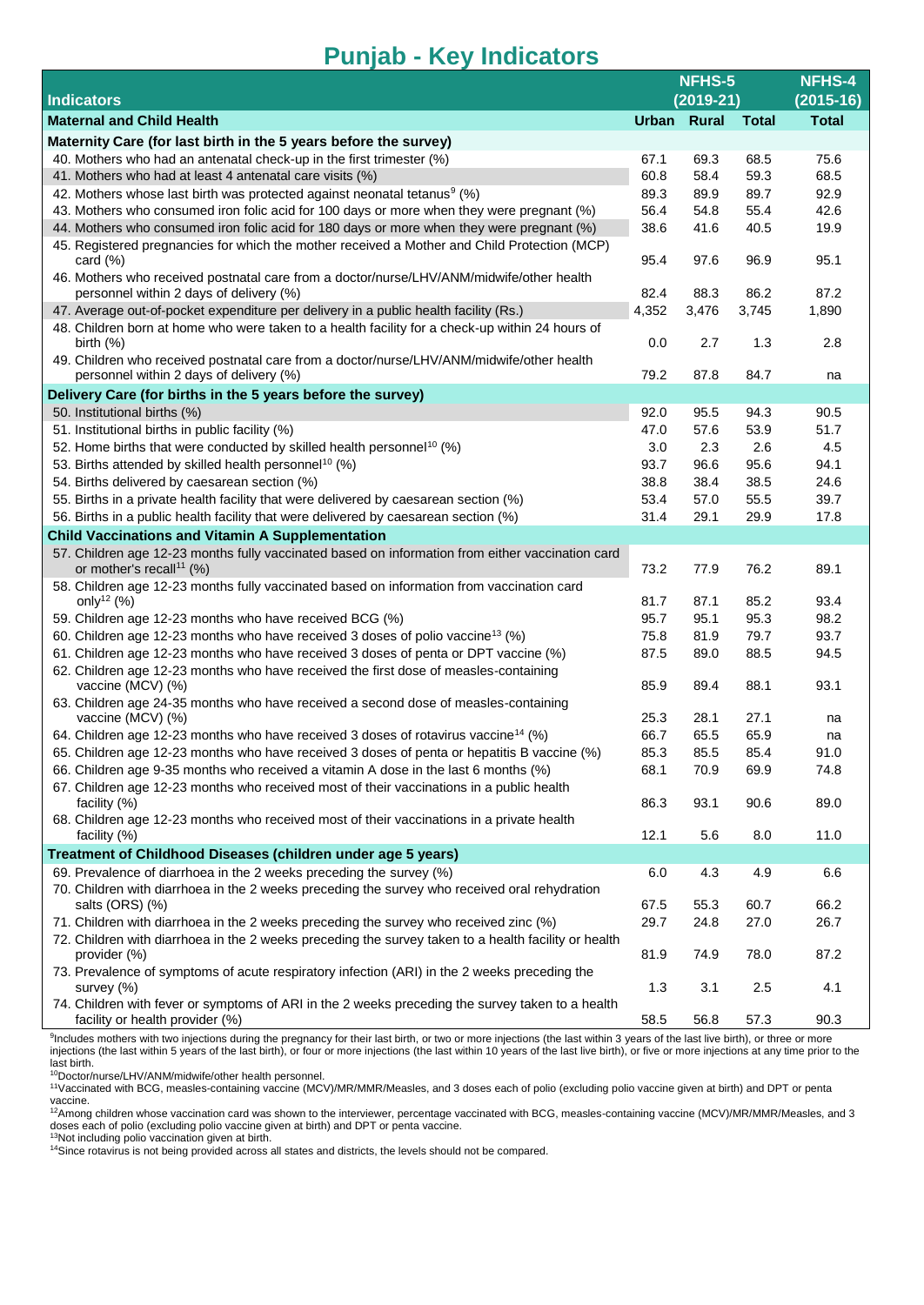|                                                                                                                                         | NFHS-5       |              |              | NFHS-4        |
|-----------------------------------------------------------------------------------------------------------------------------------------|--------------|--------------|--------------|---------------|
| <b>Indicators</b>                                                                                                                       | $(2019-21)$  |              |              | $(2015 - 16)$ |
| <b>Child Feeding Practices and Nutritional Status of Children</b>                                                                       | <b>Urban</b> | <b>Rural</b> | <b>Total</b> | <b>Total</b>  |
| 75. Children under age 3 years breastfed within one hour of birth <sup>15</sup> (%)                                                     | 52.3         | 53.5         | 53.1         | 30.7          |
| 76. Children under age 6 months exclusively breastfed <sup>16</sup> (%)                                                                 | 52.6         | 57.0         | 55.5         | 53.0          |
| 77. Children age 6-8 months receiving solid or semi-solid food and breastmilk <sup>16</sup> (%)                                         | 60.7         | 38.8         | 46.2         | 41.1          |
| 78. Breastfeeding children age 6-23 months receiving an adequate diet <sup>16, 17</sup> (%)                                             | 9.8          | 10.9         | 10.5         | 5.7           |
| 79. Non-breastfeeding children age 6-23 months receiving an adequate diet <sup>16, 17</sup> (%)                                         | 20.2         | 14.4         | 16.3         | 6.7           |
| 80. Total children age 6-23 months receiving an adequate diet <sup>16, 17</sup> (%)                                                     | 12.2         | 11.8         | 11.9         | 5.9           |
| 81. Children under 5 years who are stunted (height-for-age) <sup>18</sup> (%)                                                           | 25.7         | 23.9         | 24.5         | 25.7          |
| 82. Children under 5 years who are wasted (weight-for-height) <sup>18</sup> (%)                                                         | 11.7         | 10.0         | 10.6         | 15.6          |
| 83. Children under 5 years who are severely wasted (weight-for-height) <sup>19</sup> (%)                                                | 4.3          | 3.3          | 3.7          | 5.6           |
| 84. Children under 5 years who are underweight (weight-for-age) <sup>18</sup> (%)                                                       | 17.9         | 16.4         | 16.9         | 21.6          |
| 85. Children under 5 years who are overweight (weight-for-height) <sup>20</sup> (%)                                                     | 4.4          | 4.0          | 4.1          | 2.3           |
| <b>Nutritional Status of Adults (age 15-49 years)</b>                                                                                   |              |              |              |               |
| 86. Women whose Body Mass Index (BMI) is below normal (BMI <18.5 kg/m <sup>2)21</sup> (%)                                               | 11.9         | 13.1         | 12.7         | 11.7          |
| 87. Men whose Body Mass Index (BMI) is below normal (BMI <18.5 kg/m <sup>2</sup> ) (%)                                                  | 11.2         | 13.5         | 12.5         | 10.9          |
| 88. Women who are overweight or obese (BMI ≥25.0 kg/m <sup>2</sup> ) <sup>21</sup> (%)                                                  | 44.3         | 38.8         | 40.8         | 31.3          |
| 89. Men who are overweight or obese (BMI ≥25.0 kg/m <sup>2</sup> ) (%)                                                                  | 35.2         | 30.2         | 32.2         | 27.8          |
| 90. Women who have high risk waist-to-hip ratio (≥0.85) (%)                                                                             | 73.0         | 72.6         | 72.8         | na            |
| 91. Men who have high risk waist-to-hip ratio (≥0.90) (%)                                                                               | 70.4         | 58.1         | 63.1         | na            |
| Anaemia among Children and Adults                                                                                                       |              |              |              |               |
| 92. Children age 6-59 months who are anaemic $\left($ < 11.0 g/dl) <sup>22</sup> (%)                                                    | 71.0         | 71.1         | 71.1         | 56.6          |
| 93. Non-pregnant women age 15-49 years who are anaemic (<12.0 g/dl) <sup>22</sup> (%)                                                   | 59.3         | 58.6         | 58.8         | 54.0          |
| 94. Pregnant women age 15-49 years who are anaemic (<11.0 g/dl) <sup>22</sup> (%)                                                       | 46.2         | 54.4         | 51.7         | 42.0          |
| 95. All women age 15-49 years who are anaemic <sup>22</sup> (%)                                                                         | 59.0         | 58.5         | 58.7         | 53.5          |
| 96. All women age 15-19 years who are anaemic <sup>22</sup> (%)                                                                         | 58.6         | 61.3         | 60.3         | 58.0          |
| 97. Men age 15-49 years who are anaemic (<13.0 g/dl) <sup>22 (%</sup> )                                                                 | 20.2         | 24.3         | 22.6         | 25.9          |
| 98. Men age 15-19 years who are anaemic (<13.0 $g/dl$ ) <sup>22</sup> (%)                                                               | 30.2         | 34.6         | 32.7         | 30.8          |
| Blood Sugar Level among Adults (age 15 years and above)                                                                                 |              |              |              |               |
| Women                                                                                                                                   |              |              |              |               |
| 99. Blood sugar level - high (141-160 mg/dl) <sup>23</sup> (%)                                                                          | 5.8          | 5.8          | 5.8          | na            |
| 100. Blood sugar level - very high $($ >160 mg/dl $)^{23}$ (%)                                                                          | 8.6          | 7.6          | 8.0          | na            |
| 101. Blood sugar level - high or very high (>140 mg/dl) or taking medicine to control blood<br>sugar level <sup>23</sup> (%)            | 15.5         | 14.3         | 14.7         | na            |
| Men                                                                                                                                     |              |              |              |               |
| 102. Blood sugar level - high (141-160 mg/dl) <sup>23</sup> (%)                                                                         | 6.7          | 6.0          | 6.3          | na            |
| 103. Blood sugar level - very high (>160 mg/dl) <sup>23</sup> (%)                                                                       | 8.0          | 6.4          | 7.0          | na            |
| 104. Blood sugar level - high or very high (>140 mg/dl) or taking medicine to control blood                                             |              |              |              |               |
| sugar level <sup>23</sup> $(%)$                                                                                                         | 15.9         | 13.0         | 14.1         | na            |
| Hypertension among Adults (age 15 years and above)                                                                                      |              |              |              |               |
| Women                                                                                                                                   |              |              |              |               |
| 105. Mildly elevated blood pressure (Systolic 140-159 mm of Hg and/or<br>Diastolic 90-99 mm of Hg) (%)                                  | 18.3         | 18.6         | 18.5         | na            |
| 106. Moderately or severely elevated blood pressure (Systolic ≥160 mm of Hg and/or                                                      |              |              |              |               |
| Diastolic $\geq 100$ mm of Hg) (%)                                                                                                      | 7.5          | 9.3          | 8.6          | na            |
| 107. Elevated blood pressure (Systolic ≥140 mm of Hg and/or Diastolic ≥90 mm of Hg) or taking<br>medicine to control blood pressure (%) | 30.8         | 31.4         | 31.2         | na            |
| Men                                                                                                                                     |              |              |              |               |
| 108. Mildly elevated blood pressure (Systolic 140-159 mm of Hg and/or                                                                   |              |              |              |               |
| Diastolic 90-99 mm of Hg) (%)                                                                                                           | 24.4         | 24.5         | 24.5         | na            |
| 109. Moderately or severely elevated blood pressure (Systolic ≥160 mm of Hg and/or                                                      |              |              |              |               |
| Diastolic $\geq 100$ mm of Hg) (%)                                                                                                      | 9.3          | 11.9         | 11.0         | na            |
| 110. Elevated blood pressure (Systolic ≥140 mm of Hg and/or Diastolic ≥90 mm of Hg) or taking<br>medicine to control blood pressure (%) | 36.5         | 38.4         | 37.7         | na            |
| <sup>15</sup> Based on the last child born in the 3 years before the survey.                                                            |              |              |              |               |

<sup>16</sup>Based on the just still south in the system.

<sup>17</sup>Breastfed children receiving 4 or more food groups and a minimum meal frequency, non-breastfed children fed with a minimum of 3 Infant and Young Child Feeding Practices (fed with other milk or milk products at least twice a day, a minimum meal frequency that is, receiving solid or semi-solid food at least twice a day for breastfed infants 6-8 months and at least three times a day for breastfed children 9-23 months, and solid or semi-solid foods from at least four food groups not including the milk or milk products food group).<br><sup>18</sup>Below -2 standard deviations, based on the WHO standard.

<sup>19</sup>Below -3 standard deviations, based on the WHO standard.

<sup>20</sup>Above +2 standard deviations, based on the WHO standard.

 $21$ Excludes pregnant women and women with a birth in the preceding 2 months.

<sup>22</sup>Haemoglobin in grams per decilitre (g/dl). Among children, prevalence is adjusted for altitude. Among adults, prevalence is adjusted for altitude and for smoking status, if known. As NFHS uses the capillary blood for estimation of anaemia, the results of NFHS-5 need not be compared with other surveys using venous blood.

<sup>23</sup>Random blood sugar measurement.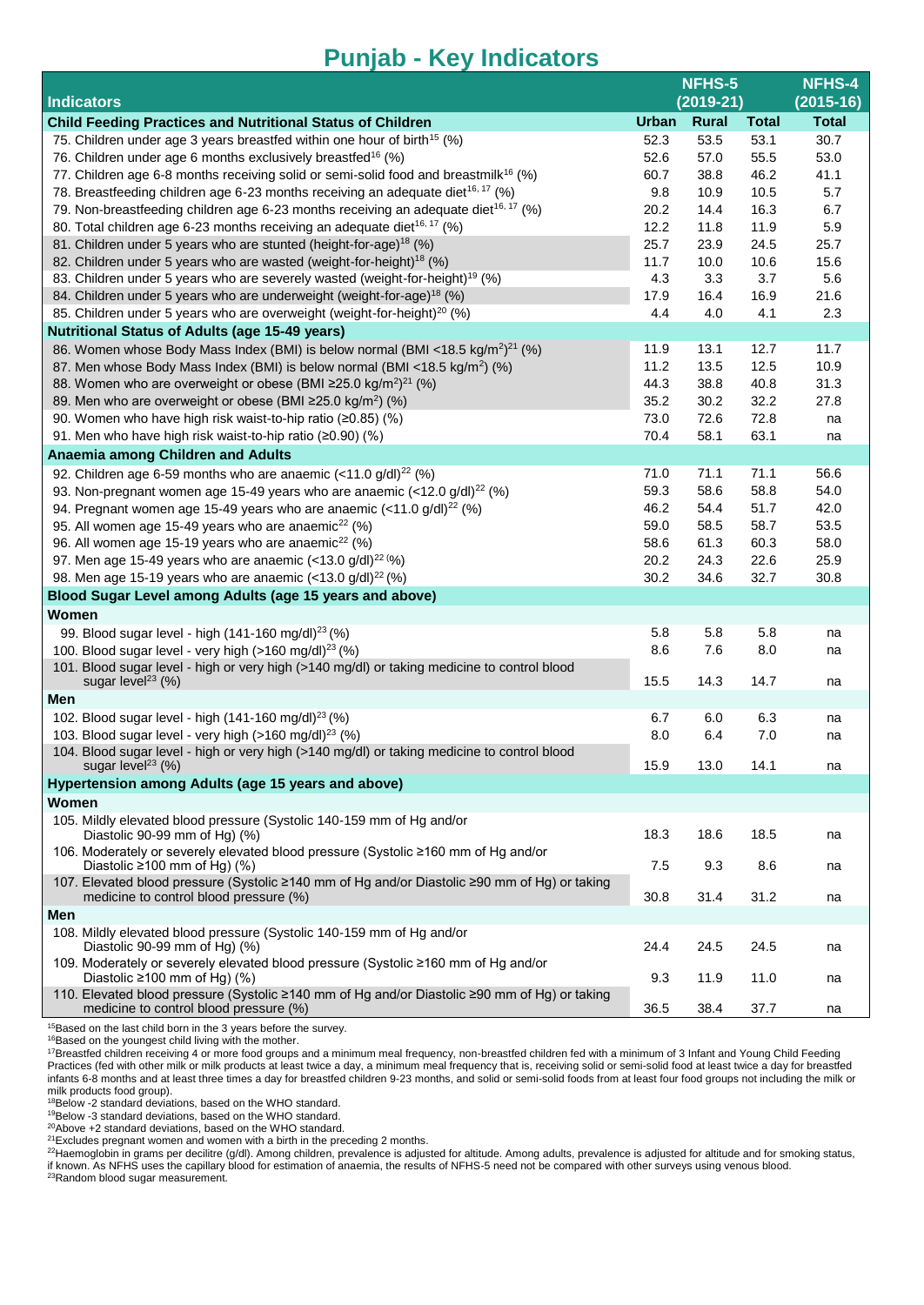| <b>Indicators</b>                                                                                                       | <b>NFHS-5</b><br>$(2019-21)$ |       |              | <b>NFHS-4</b><br>$(2015-16)$ |
|-------------------------------------------------------------------------------------------------------------------------|------------------------------|-------|--------------|------------------------------|
| Screening for Cancer among Adults (age 30-49 years)                                                                     | <b>Urban</b>                 | Rural | <b>Total</b> | <b>Total</b>                 |
| Women                                                                                                                   |                              |       |              |                              |
| 111. Ever undergone a screening test for cervical cancer (%)                                                            | 2.4                          | 2.5   | 2.4          | na                           |
| 112. Ever undergone a breast examination for breast cancer (%)                                                          | 0.4                          | 0.3   | 0.3          | na                           |
| 113. Ever undergone an oral cavity examination for oral cancer (%)                                                      | 0.6                          | 0.3   | 0.4          | na                           |
| Men                                                                                                                     |                              |       |              |                              |
| 114. Ever undergone an oral cavity examination for oral cancer (%)                                                      | 0.5                          | 0.3   | 0.4          | na                           |
| Knowledge of HIV/AIDS among Adults (age 15-49 years)                                                                    |                              |       |              |                              |
| 115. Women who have comprehensive knowledge <sup>24</sup> of HIV/AIDS (%)                                               | 24.0                         | 18.4  | 20.6         | 49.3                         |
| 116. Men who have comprehensive knowledge <sup>24</sup> of HIV/AIDS (%)                                                 | 42.4                         | 34.2  | 37.6         | 62.3                         |
| 117. Women who know that consistent condom use can reduce the chance of getting                                         |                              |       |              |                              |
| HIV/AIDS (%)                                                                                                            | 72.5                         | 65.3  | 68.1         | 87.7                         |
| 118. Men who know that consistent condom use can reduce the chance of getting HIV/AIDS (%)                              | 89.3                         | 84.4  | 86.4         | 94.2                         |
| Women's Empowerment (women age 15-49 years)                                                                             |                              |       |              |                              |
| 119. Currently married women who usually participate in three household decisions <sup>25</sup> (%)                     | 93.3                         | 90.3  | 91.4         | 90.2                         |
| 120. Women who worked in the last 12 months and were paid in cash (%)                                                   | 25.6                         | 20.2  | 22.3         | 18.5                         |
| 121. Women owning a house and/or land (alone or jointly with others) (%)                                                | 58.0                         | 67.1  | 63.5         | 32.1                         |
| 122. Women having a bank or savings account that they themselves use (%)                                                | 80.9                         | 82.1  | 81.6         | 58.8                         |
| 123. Women having a mobile phone that they themselves use (%)                                                           | 71.0                         | 54.9  | 61.2         | 57.2                         |
| 124. Women age 15-24 years who use hygienic methods of protection during their<br>menstrual period <sup>26</sup> $(\%)$ | 95.4                         | 91.9  | 93.2         | 84.4                         |
| Gender Based Violence (age 18-49 years)                                                                                 |                              |       |              |                              |
| 125. Ever-married women age 18-49 years who have ever experienced spousal violence <sup>27</sup> (%)                    | 10.2                         | 12.6  | 11.6         | 20.5                         |
| 126. Ever-married women age 18-49 years who have experienced physical violence during any                               |                              |       |              |                              |
| pregnancy (%)                                                                                                           | 1.4                          | 1.7   | 1.6          | 2.3                          |
| 127. Young women age 18-29 years who experienced sexual violence by age 18 (%)                                          | 0.0                          | 0.2   | 0.1          | 0.0                          |
| Tobacco Use and Alcohol Consumption among Adults (age 15 years and above)                                               |                              |       |              |                              |
| 128. Women age 15 years and above who use any kind of tobacco (%)                                                       | 0.5                          | 0.3   | 0.4          | na                           |
| 129. Men age 15 years and above who use any kind of tobacco (%)                                                         | 12.0                         | 13.4  | 12.9         | na                           |
| 130. Women age 15 years and above who consume alcohol (%)                                                               | 0.3                          | 0.4   | 0.3          | na                           |
| 131. Men age 15 years and above who consume alcohol (%)                                                                 | 19.7                         | 24.8  | 22.8         | na                           |

 $^{24}$ Comprehensive knowledge means knowing that consistent use of condoms every time they have sex and having just one uninfected faithful sex partner can reduce the chance of getting HIV/AIDS, knowing that a healthy-looking person can have HIV/AIDS, and rejecting two common misconceptions about transmission or prevention of

HIV/AIDS.<br><sup>25</sup>Decisions about health care for herself, making major household purchases, and visits to her family or relatives.

<sup>26</sup>Locally prepared napkins, sanitary napkins, tampons, and menstrual cups are considered to be hygienic methods of protection.

<sup>27</sup>Spousal violence is defined as physical and/or sexual violence.